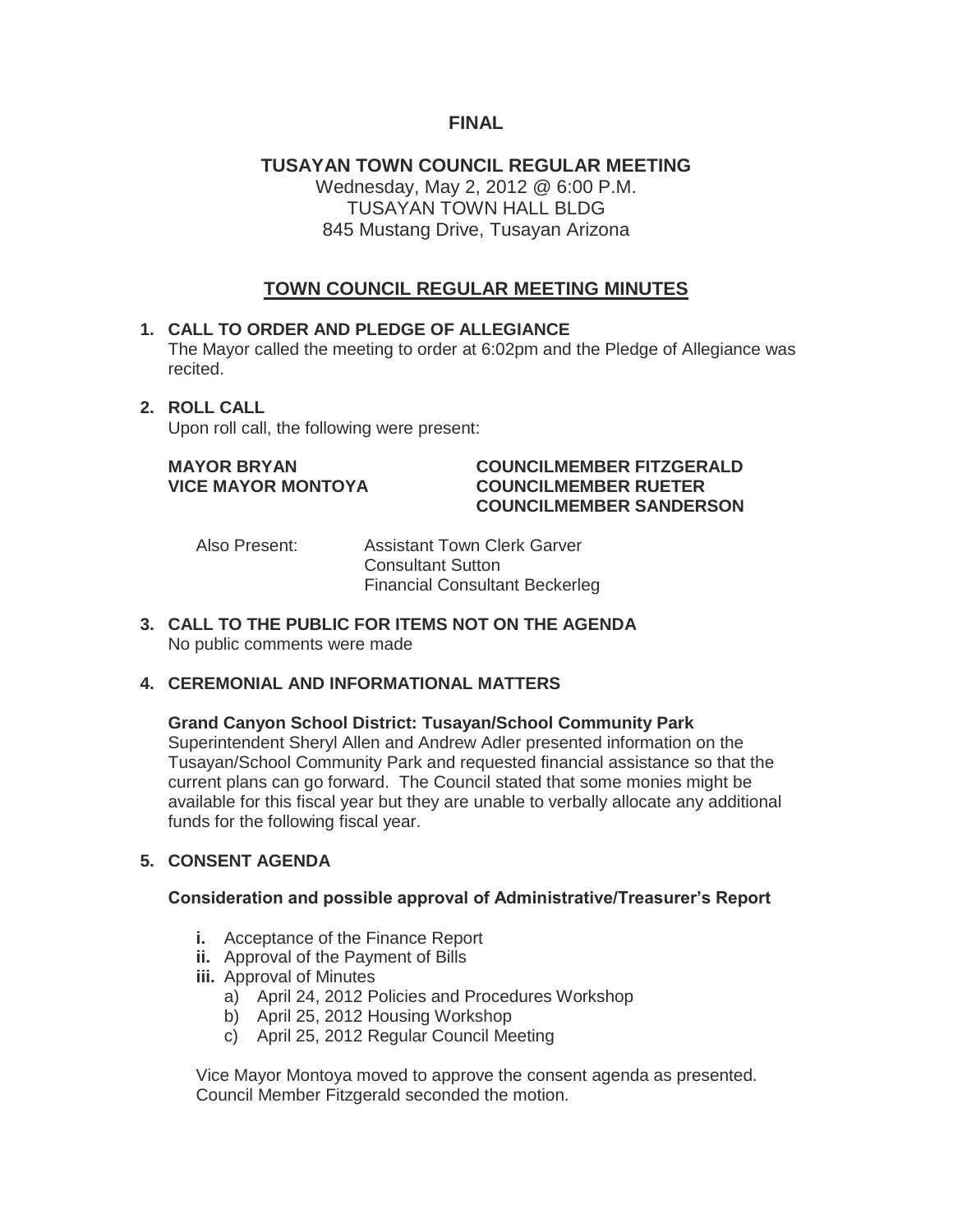Mayor Bryan recused himself from voting on the Squire Inn bill because of his employment. Council Member Fitzgerald recused himself from voting on his reimbursement check. All were in favor except for those who recused themselves on the specified payments. Motion passed.

#### **6. COMMITTEE REPORTS**

No committee reports were made

### **7. ACTION ITEMS**

- **A. Consideration, discussion and possible approval of a process and/or the appointment of Planning and Zoning Commission members.** Council Member Rueter moved to re-appoint the Planning and Zoning Commission members, Robert Gossard, Clayann Cook, Sandra Angat and Elizabeth Hearne. One position is open. Vice Mayor Montoya seconded the motion. All were in favor. Motion passed.
- **B. Consideration, discussion and possible approval of Resolution No. 2012-05-02-01 adopting the manual and the processes and procedures for liquor licenses in the Town of Tusayan.** Charles Huellmantel has provided a copy of the liquor license process and procedures manual in the last meeting. The Council reviewed it.

Vice Mayor Montoya moved to approve the resolution adopting the manual and processes and procedures for liquor licenses. Council Member Fitzgerald seconded the motion. All were in favor. Motion passed.

**C. Consideration, discussion and possible approval of Resolution No. 2012-05-02-01 Policies and Procedures for the Council of the Town of Tusayan.**

Mayor Bryan read a letter from the Rose Law Firm stating their concern about Council Members serving a 4 year term. The previous Council was the initiators of having Council Members serve 4 year terms and that the four year staggered terms had been approved by the voters in 2010. The letter also stated concern about the inability of removing a Council Member. Town Attorney Sims advised that the voters were the entity to remove Council Members.

Council Member Rueter moved to approve the resolution policies and procedures for the Town of Tusayan Town Council.

Council Member Sanderson seconded the motion. All were in favor. Motion passed.

**D. Consideration, discussion and possible approval of Scope of work for development & costs for Airport housing lots &/or units.**

No action taken. Scope of work should be available in the next week.

#### **8. DISCUSSION ITEMS**

#### **A. Legislative report**

Most of the legislative decisions went in favor of the items that have been of concern to the Town.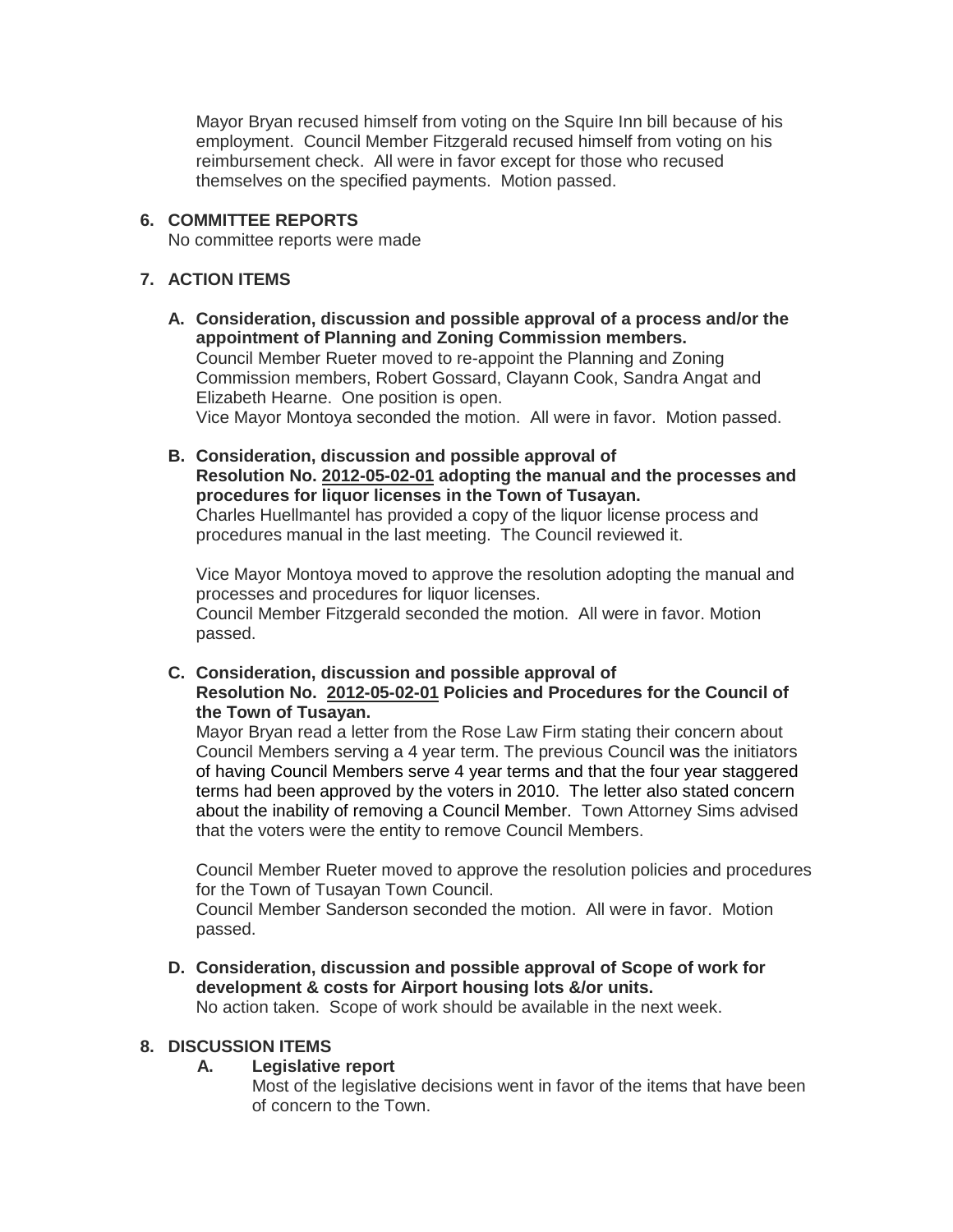## **B. Broadband/Internet**

No new updates

# **C. Town Hall**

The re-keying was finished today. Keys are available to those who are in need of them.

## **D. Town Credit Card**

The Mayor is proceeding with obtaining a Town Credit Card

# **E. Highway 64 Project**

The anticipated completion date is June 18<sup>th</sup>. A month later, FANN will come back to re-stripe.

# **F. Tusayan Community Park**

# **H. Election Update**

Packets are now available; the call has been placed in the paper and will run another week. Signatures can be collected until May 30<sup>th</sup>, 2012 and between five to nine signatures are needed.

# **I. Update on Interim Town Manager & Clerk hiring**

Tim Pickering has provided two resumes for the Interim Town Manager, but it will be four to six weeks out until someone is available because housing is a challenge. Meanwhile, a Town Manager from Flagstaff is available for the month of May.

Council Member Fitzgerald and the Mayor interviewed an interim Town Clerk and she will begin May 21, 2012.

- **J. CUP transfer from Budget Process plan and scheduling Coconino County to Town of Tusayan update** No new updates
- **K. Southwest Risk Pool Law Enforcement Plan update**  Workshop had taken place earlier

# **L. Budget Process plan and scheduling** The Mayor requested Council Members begin thinking of budget items that should be prioritized.

# **9. TOWN MANAGER'S REPORT**

# **10. SET ADDITIONAL ACTION ITEMS FOR NEXT REGULAR MEETING**

Airport Town Housing Interim Town Clerk and Town Manager hiring Housing for Town Manager in Valle Town Manager Separation Agreement Budget Workshops Outstanding payable re: Stilo Work Wildan pending bills

# **11. SET ADDITIONAL DISCUSSION ITEMS FOR NEXT REGULAR MEETING**

Internet update Grand Canyon watershed presentation Town Hall update School Park Update

# **12. COUNCIL MEMBERS' REPORTS**